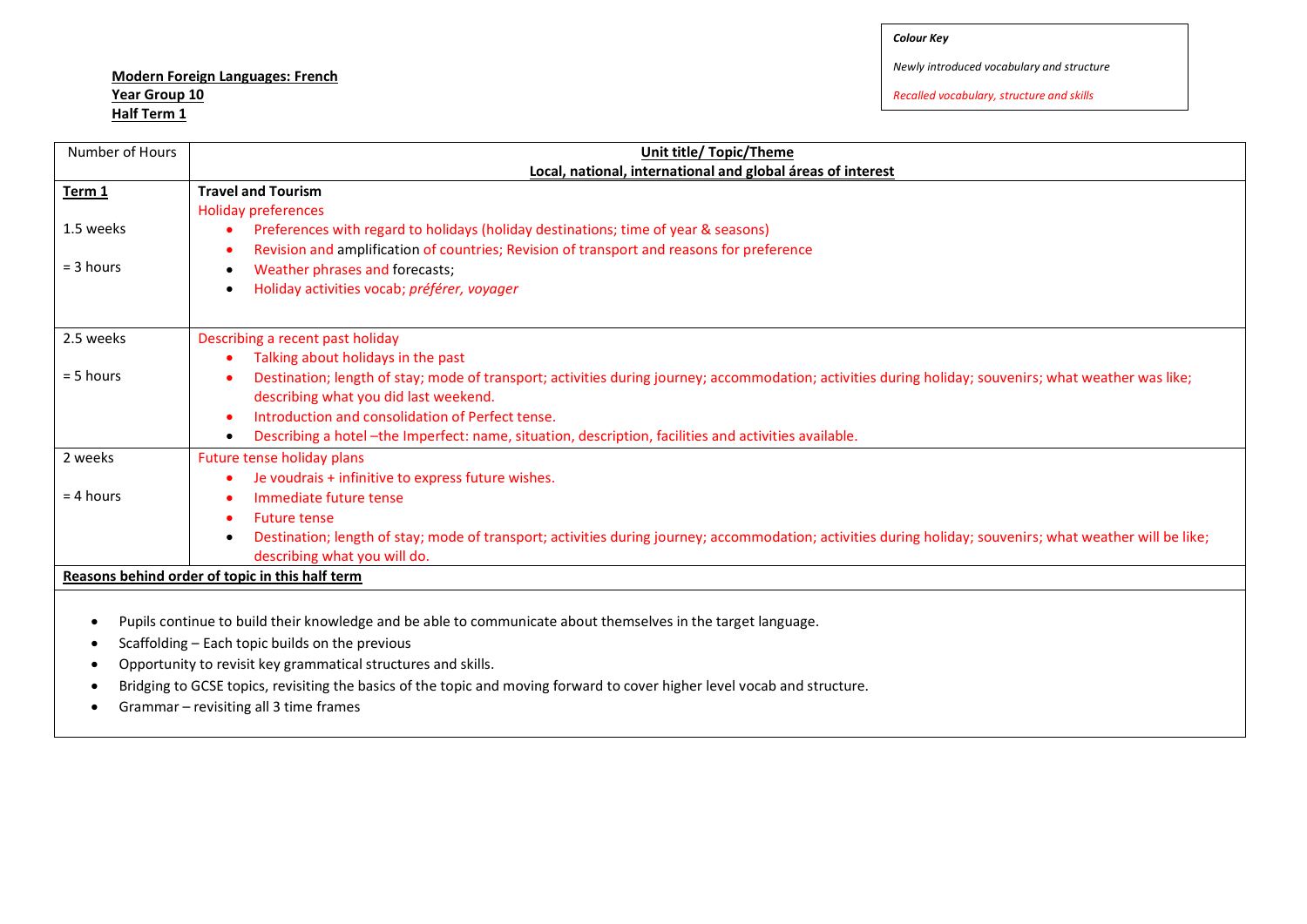## **Modern Foreign Languages: French Year Group 10 Half Term 2**

*Newly introduced vocabulary and structure*

*Recalled vocabulary, structure and skills*

| Number of Hours   | <b>Unit title/ Topic/Theme</b>                                                                                                                                  |  |
|-------------------|-----------------------------------------------------------------------------------------------------------------------------------------------------------------|--|
|                   | Local, national, international and global áreas of interest                                                                                                     |  |
| Term <sub>1</sub> | Home, town, neighbourhood and region                                                                                                                            |  |
| 2.5 weeks         | Describing floor plan and rooms in the house                                                                                                                    |  |
|                   | <b>Present tense</b>                                                                                                                                            |  |
| $= 5$ hours       | Creating detailed sentences<br>$\bullet$                                                                                                                        |  |
|                   | Il y a<br>$\bullet$                                                                                                                                             |  |
|                   | to describe the location of a place<br>$\bullet$                                                                                                                |  |
|                   | Use prepositions                                                                                                                                                |  |
|                   | Use relative clauses                                                                                                                                            |  |
|                   | <b>Expressing opinions</b>                                                                                                                                      |  |
|                   | Justifying opinions<br>$\bullet$                                                                                                                                |  |
| 3 weeks           | Describing activities done in the rooms of the house (in present/past and future tenses)                                                                        |  |
|                   | Perfect tense<br>$\bullet$                                                                                                                                      |  |
| $= 6$ hours       | <b>Future tense</b><br>$\bullet$                                                                                                                                |  |
|                   | <b>Creating detailed sentences</b><br>٠                                                                                                                         |  |
|                   | Subordinate clauses<br>٠                                                                                                                                        |  |
|                   | Talk about where they live                                                                                                                                      |  |
|                   | Talk about their room                                                                                                                                           |  |
|                   | talk about their room when they were little (imperfect)<br>٠                                                                                                    |  |
|                   | Talk about ideal room (conditional)<br>$\bullet$                                                                                                                |  |
|                   | Use prepositions                                                                                                                                                |  |
|                   | Use relative clauses                                                                                                                                            |  |
|                   | <b>Expressing opinions</b><br>٠                                                                                                                                 |  |
|                   | Justifying opinions<br>$\bullet$                                                                                                                                |  |
|                   | Using different expressions to talk about the future<br>$\bullet$                                                                                               |  |
|                   | <b>Imperfect tense</b><br>$\bullet$                                                                                                                             |  |
|                   | <b>Conditional tense</b>                                                                                                                                        |  |
|                   | Mixing the use of perfect and imperfect tense                                                                                                                   |  |
|                   | Use comparisons<br>$\bullet$                                                                                                                                    |  |
|                   | Reasons behind order of topic in this half term                                                                                                                 |  |
| $\bullet$<br>٠    | Pupils continue to build their knowledge and be able to communicate about themselves in the target language.<br>Scaffolding - Each topic builds on the previous |  |
| $\bullet$         | Opportunity to revisit key grammatical structures and skills.                                                                                                   |  |

Bridging to GCSE topics, revisiting the basics of each topic and moving forward to cover higher level vocab and structure.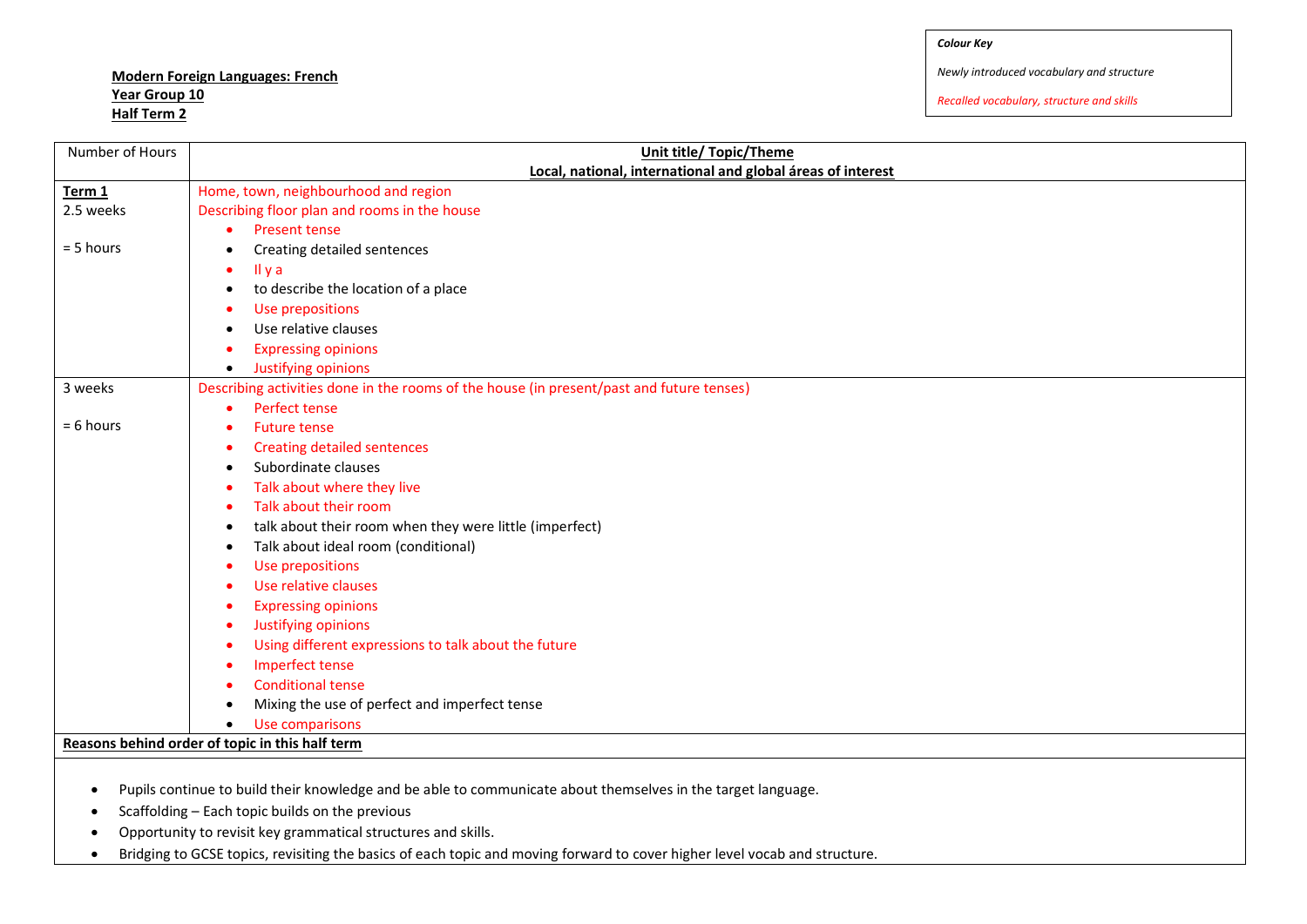• Topic follows theme 2 of the course and fits well after studying the topic of holidays.

*Colour Key*

**Modern Foreign Languages: French Year Group 10 Half Term 3**

*Newly introduced vocabulary and structure*

*Recalled vocabulary, structure and skills*

| Number of Hours                                 | <b>Unit title/ Topic/Theme</b>                                 |
|-------------------------------------------------|----------------------------------------------------------------|
|                                                 | Local, national, international and global áreas of interest    |
|                                                 |                                                                |
| 4 weeks                                         | Describe the town / city they live in                          |
|                                                 | Talk about where they live<br>$\bullet$                        |
| $= 8$ hours                                     | Talk about the advantages and disadvantages of where they live |
|                                                 | Talk about where they used to live and where they live now     |
|                                                 | Talk about the location of their ideal home<br>$\bullet$       |
|                                                 | Talk about life in a French speaking country<br>$\bullet$      |
|                                                 | Talk about a town<br>$\bullet$                                 |
|                                                 | Perfect tense                                                  |
|                                                 | Imperfect tesne                                                |
|                                                 | <b>Future tense</b>                                            |
|                                                 | <b>Conditional tense</b>                                       |
|                                                 | <b>Creating detailed sentences</b>                             |
|                                                 | Subordinate clauses                                            |
|                                                 | Use prepositions                                               |
|                                                 | Use relative clauses                                           |
|                                                 | <b>Expressing opinions</b>                                     |
|                                                 | Justifying opinions                                            |
| 1 week                                          | Finding the way                                                |
|                                                 |                                                                |
| $= 2$ hours                                     | <b>Basic directions</b>                                        |
| Reasons behind order of topic in this half term |                                                                |

Pupils continue to build their knowledge and be able to communicate about themselves in the target language.

• Scaffolding – Each topic builds on the previous

Opportunity to revisit key grammatical structures and skills.

Revisiting the basics of each topic and moving forward to cover higher level vocab and structure.

• Topic of home town follows topic of house very well. Having described your house and where it is, you can go on to develop descriptions of home town where the house is.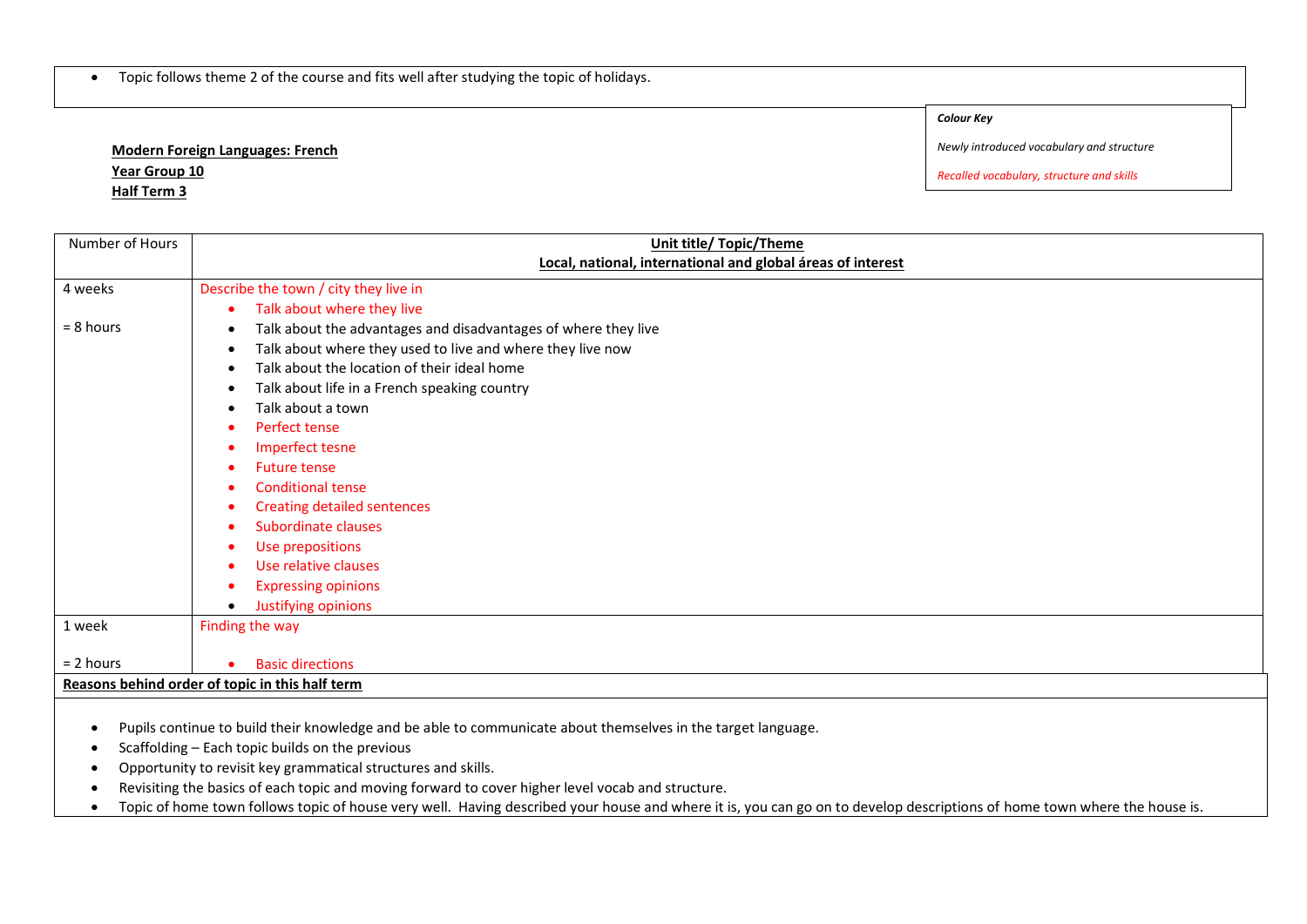**Modern Foreign Languages: French Year Group 10 Half Term 4**

*Newly introduced vocabulary and structure*

*Recalled vocabulary, structure and skills*

| Number of Hours | <b>Unit title/ Topic/Theme</b>                                                        |
|-----------------|---------------------------------------------------------------------------------------|
|                 | Local, national, international and global áreas of interest                           |
|                 |                                                                                       |
| 2 weeks         | Global Issues<br>The environment                                                      |
|                 |                                                                                       |
| $= 4$ hours     | Being environmentally friendly within the home and local area<br>Discuss world issues |
|                 |                                                                                       |
|                 | Discuss environmental problems<br>$\bullet$                                           |
|                 | Understand news stories<br>$\bullet$                                                  |
|                 | Il faut                                                                               |
|                 | Il est nécessaire de                                                                  |
|                 | Expressions + infinitive                                                              |
|                 | The conditional of modal verbs                                                        |
|                 | The present and future tenses                                                         |
|                 | The passive                                                                           |
|                 | Talk about problems in their area                                                     |
|                 | Talk about environmental projects                                                     |
|                 | <b>Negative expressions</b><br>- 0                                                    |
|                 | Use of present, past and future tenses<br>$\bullet$                                   |
|                 | Use of more negatives                                                                 |
|                 | Use of direct object pronouns in the perfect tense<br>$\bullet$                       |
| 3.5 weeks       | <b>Global Issues</b>                                                                  |
|                 | Poverty and Homelessness                                                              |
| $= 7$ hours     | Discuss world issues<br>$\bullet$                                                     |
|                 | Discuss problems facing those in poverty<br>$\bullet$                                 |
|                 | Discuss problems facing the homeless.<br>$\bullet$                                    |
|                 | Reasons behind order of topic in this half term                                       |
|                 |                                                                                       |

- Pupils continue to build their knowledge and be able to communicate about themselves in the target language.
- $\bullet$  Scaffolding Each topic builds on the previous
- Opportunity to revisit key grammatical structures and skills.
- Bridging to GCSE topics, revisiting the basics of each topic and moving forward to cover higher level vocab and structure.
- Global issues introduced as 'problems in my local area' and then developed to the wider world. This topic therefore follows suitably from the house and home town topic.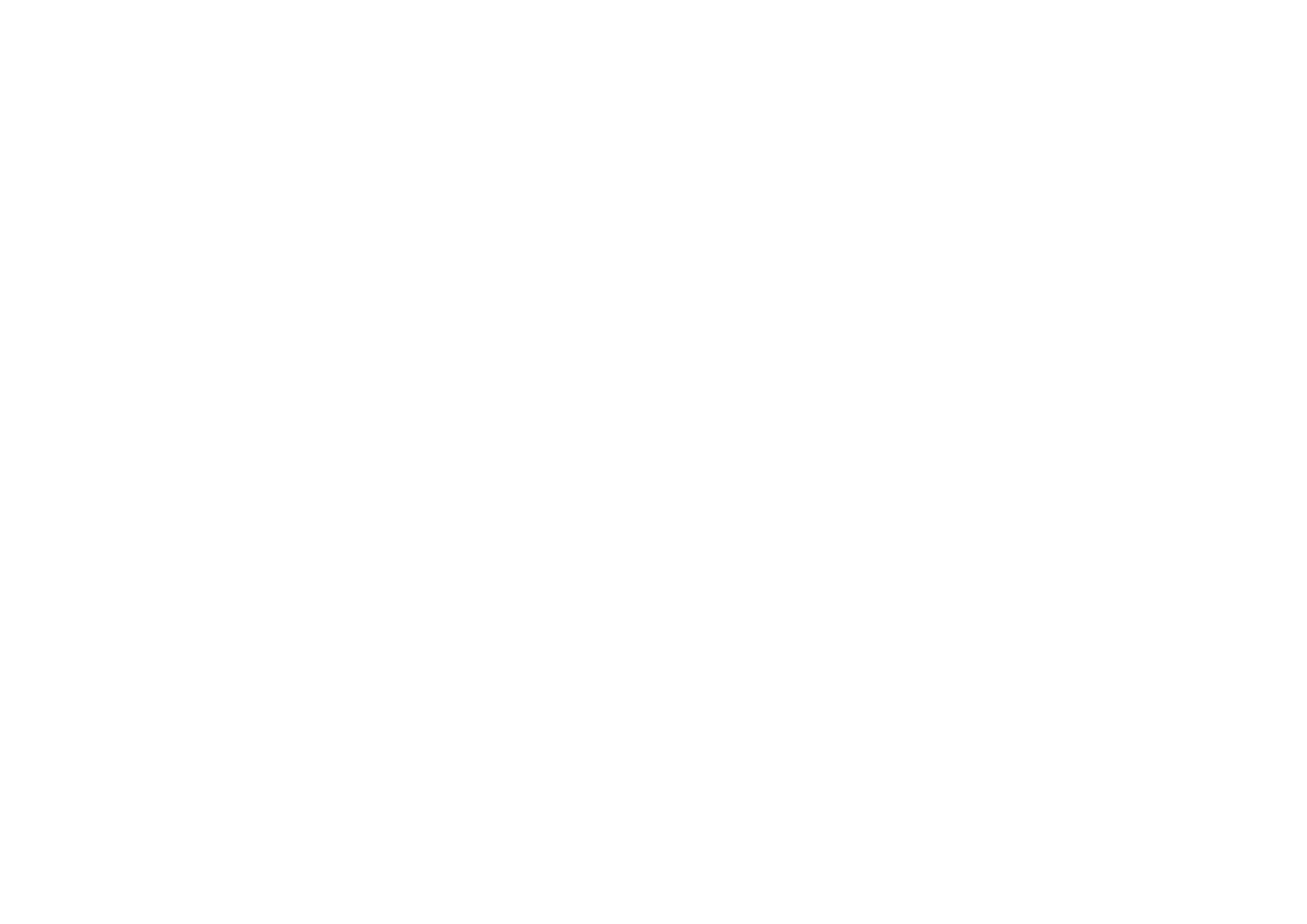## **Modern Foreign Languages: French Year Group 10 Half Term 5**

*Newly introduced vocabulary and structure*

*Recalled vocabulary, structure and skills*

| Number of Hours                                 | <b>Unit title/ Topic/Theme</b>                              |  |
|-------------------------------------------------|-------------------------------------------------------------|--|
|                                                 | Local, national, international and global áreas of interest |  |
| 1 weeks                                         | Social Issues                                               |  |
|                                                 | <b>HEALTH</b>                                               |  |
| $= 2$ hours                                     | Healthy and Unhealthy Lifestyles and their Consequences     |  |
|                                                 | Talking about food and drink                                |  |
|                                                 | Key vocabulary on eating / drinking                         |  |
|                                                 | Use of quantifiers                                          |  |
|                                                 | Types of foods (proteins, carbohydrates etc)<br>$\bullet$   |  |
|                                                 |                                                             |  |
| 1 week                                          | Describing parts of the body and saying where it hurts      |  |
|                                                 | Vocabulary on parts of the body                             |  |
| $= 2$ hours                                     | Use of avoir mal à to say where it hurts<br>$\bullet$       |  |
|                                                 |                                                             |  |
| 1 week                                          | <b>Discussing sport</b>                                     |  |
|                                                 | Key vocabulary on exercise<br>$\bullet$                     |  |
| $= 2$ hours                                     |                                                             |  |
|                                                 |                                                             |  |
| 1 week                                          | Talking about a healthy lifestyle                           |  |
|                                                 | Impersonal verbs / constructions                            |  |
| $= 2$ hours                                     | <b>Adverbs of frequency</b><br>$\bullet$                    |  |
|                                                 |                                                             |  |
| Reasons behind order of topic in this half term |                                                             |  |
|                                                 |                                                             |  |

Pupils continue to build their knowledge and be able to communicate about themselves in the target language.

- $\bullet$  Scaffolding Each topic builds on the previous
- Opportunity to revisit key grammatical structures and skills.
- Revisiting the basics of each topic and moving forward to cover higher level vocab and structure.
- Having addressed global issues in the world in the last topic, this topic develops the global issues to social issues, starting with health which is first visited in Y7, allowing steady scaffolding.